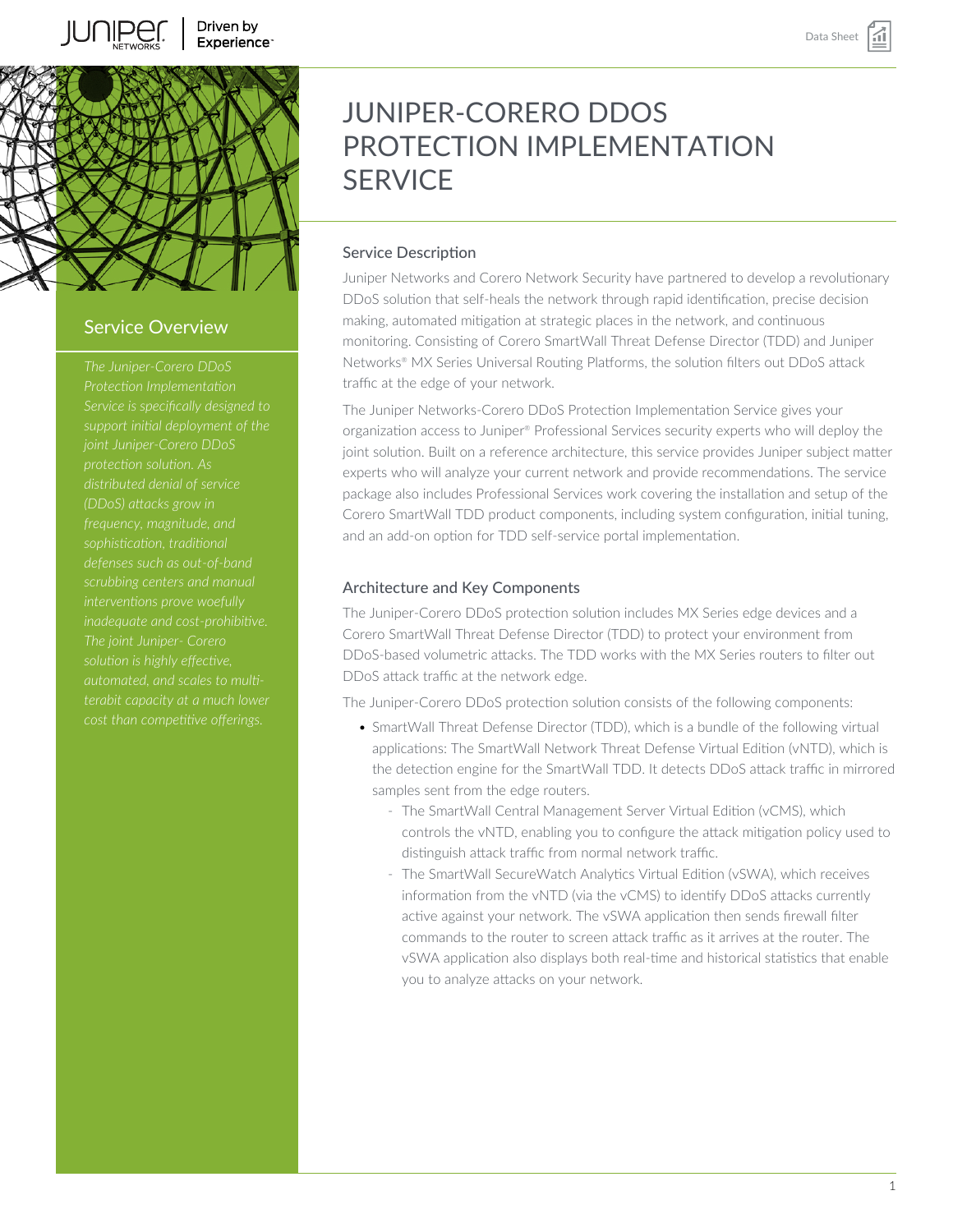#### • Remote Devices:

- The MX Series routers, deployed at the edge of the network being protected, send sampled traffic to the vNTD.
- They are directed by vSWA to apply firewall filters to block DDoS attack traffic.

Figure 1 depicts the main functional blocks and logical interconnection points of this joint solution.



*Figure 1: Juniper-Corero DDoS protection solution*

## Service Deliverables TDD Solution Workshop

Juniper Networks will provide a consulting style workshop to review and interactively discuss the technical aspects of the Juniper-Corero DDoS protection solution. The workshop includes high-level discussions on DDoS protections and the solution approach using TDD, reference architecture, and how the TDD integrates with the MX Series routers. The workshop provides a recommended deployment approach and guidance toward future expansion.

## TDD Base Implementation

Juniper Networks will review the existing design with your team, verify requirements, analyze the data points, and provide a specific design document. Utilizing the details from the design document, Juniper will give you a specific plan for deploying the Juniper-Corero DDoS protection solution in your environment. Juniper will work with your team to deploy the solution by following the plan. After successful deployment, Juniper will review the solution components, provide a knowledge transfer workshop on the deployed solution, and tune the predefined rules, if needed.

## TDD Portal Implementation (Optional Add-On)

Upon conclusion of the TDD base implementation and any initial tuning, Juniper will provide an optional service add-on for technical assistance deploying the TDD SmartWall Service Portal (SSP). This includes initiation of the SSP add-on Web application, onboard testing, assigning DDoS protection service levels, and viewing attack dashboards.

| <b>Milestone</b>                                  | <b>Feature and Descriptions</b>                                                                                                                                                                                                                                        | <b>Benefit</b>                                                                                                                                                                                                                                                                                                                                                                                                                                               |
|---------------------------------------------------|------------------------------------------------------------------------------------------------------------------------------------------------------------------------------------------------------------------------------------------------------------------------|--------------------------------------------------------------------------------------------------------------------------------------------------------------------------------------------------------------------------------------------------------------------------------------------------------------------------------------------------------------------------------------------------------------------------------------------------------------|
| <b>TDD Solution</b><br>Workshop                   | Juniper will conduct a workshop to review the customer's current<br>design. Based on the solution reference architecture, key solution<br>requirements will be identified with details on how the reference<br>solution with TDD can be incorporated into the network. | The customer will receive a recommendation document with localized details of the project and<br>placement of the solution with TDD based on the customer's requirements prepared by Juniper.                                                                                                                                                                                                                                                                |
| TDD Base<br>Implementation                        | Based on the localized reference design, Juniper will localize the<br>standard implementation guide and prepare a deployment<br>checklist. Following this guide, Juniper consultants will assist in<br>deploying the solution.                                         | Juniper will provide the customer with a specific plan for deploying the joint Juniper-Corero DDoS<br>protection solution. Execution of the steps will be documented in the plan by the Juniper<br>consultant. Juniper will work with the customer to review the components of the solution and fine-<br>tune the predefined rules. Juniper will also provide a knowledge transfer workshop on the<br>deployed solution as described in the design document. |
| <b>TDD Portal</b><br>Implementation<br>(optional) | Juniper will provide technical assistance when deploying the TDD<br>SSP. This includes the initiation of the SSP add-on Web application,<br>onboarding the test customer, assigning DDoS protection service<br>levels, and viewing attack dashboards.                  | The TDD Service Portal is an optional component that enables customers to offer Juniper-Corero<br>DDoS protection as a managed service. The Service Portal uses traffic data from TDD and displays<br>the information in easy-to-read dashboards and reports. The Juniper consultant will help customers<br>create reports to highlight the value they receive from the DDoS protection service, based on the<br>number and size of the attacks.             |